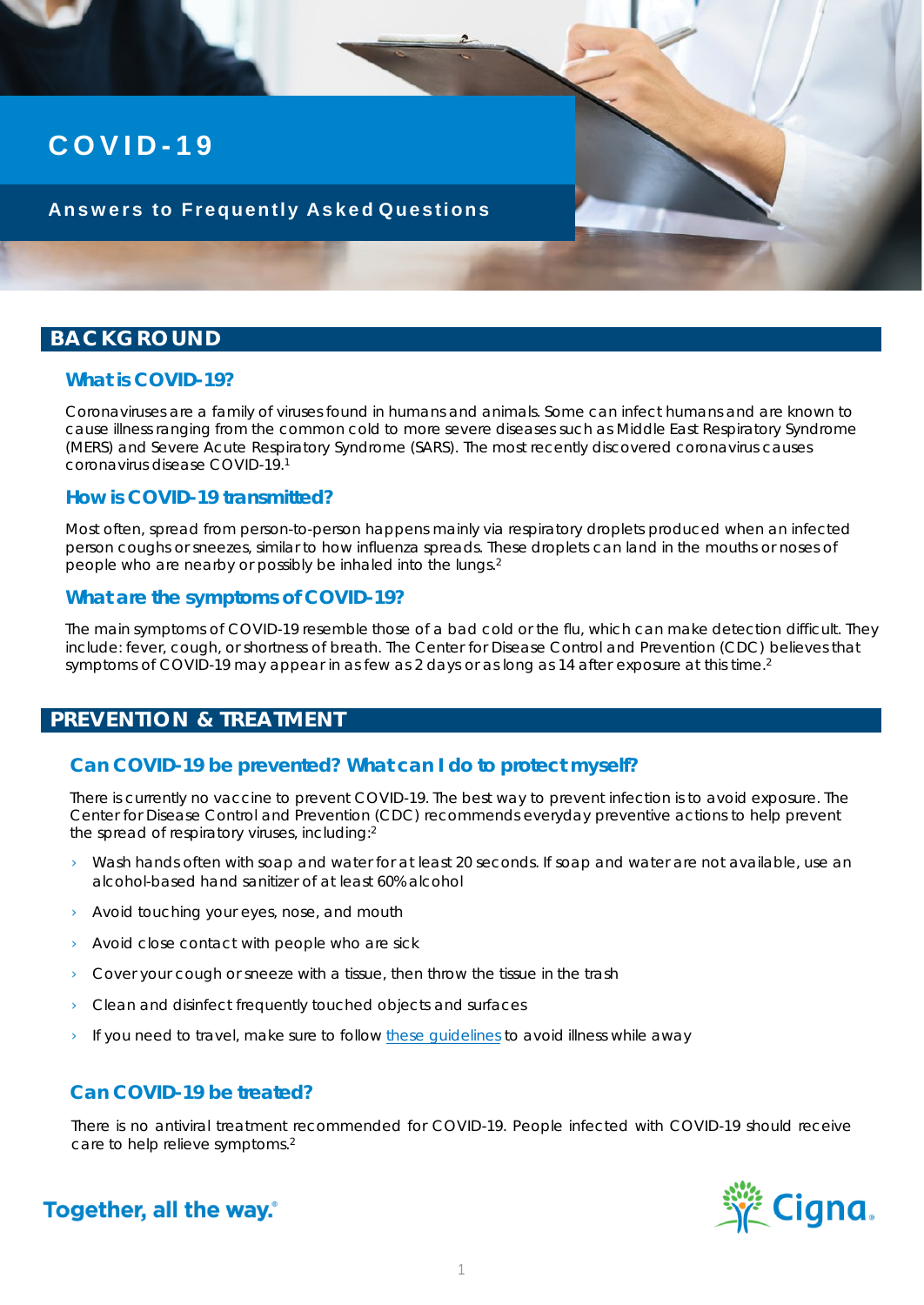## **PREVENTION & TREATMENT (continued)**

#### **Should I buy a face mask?**

The CDC does not recommend that people who are well wear a facemask to protect themselves from COVID-19. Facemasks should only be used by people who show symptoms of COVID-19 to help prevent the spread of the disease to others. To help with the limited stock, the use of facemasks by the healthy should be [reserved for health care workers and people who are taking care of infected individuals. Visit the CDC's](https://www.cdc.gov/coronavirus/2019-ncov/faq.html)  website for additional frequently asked questions and answers.

### **POPULATION RISK ASSESSMENTS**

#### **Who is at risk for infection?**

People living or travelling in an area where the COVID-19 virus is circulating may be at greater risk of infection.

#### **What if I'm not sure if I've been exposed to COVID-19 or if I'm at greater risk?**

Cigna offers a free, web-based interactive symptom checker to assess COVID-19 risk. Through this earlyintervention tool, U.S. domestic customers can quickly receive information regarding the severity of their symptoms and recommendations on next steps for care. The symptom checker will be available the week of March 30 on [Cigna.com,](https://cigna.com/) [MyCigna.com,](https://www.mycigna.com/) and related myCigna mobile applications.

#### **What is the current risk in the U.S.?**

This is an evolving situation. Visit the [CDC](https://www.cdc.gov/coronavirus/2019-ncov/index.html) web site for more information.

## **TRAVEL, SURFACES, AND SHIPPED PACKAGES**

#### **Is it safe to travel?**

Individuals in the U.S. should consult travel guidance provided by the [CDC](https://www.cdc.gov/coronavirus/2019-ncov/travelers/).

#### **What should a traveler who has recently returned from an affected location do?**

If you develop symptoms of illness, such as fever, cough or shortness of breath, within 14 days after travel, you should call your health care provider and mention your recent travel or close contact. If an employee feels sick, telehealth medical care options are available so employees can stay home and still get care. To access telehealth options, visit [mycigna.com](https://my.cigna.com/) and select the "Connect Now" button on the home page to talk with a doctor or nurse any time day or night. Testing for COVID-19 can only be done in a doctor's office or hospital.

#### **Can the virus be transmitted by touching infected surfaces or objects?**

It may be possible that a person can get COVID-19 by touching a surface or object that has the virus on it and then touching their own mouth, nose, or possibly their eyes, but this is not the primary way the virus spreads. In general, coronaviruses do not live well outside of the body and the vast majority of transmission is by droplet from direct contact with infected individuals.

There is a lower risk of spread from products or packaging that are shipped over a period of days or weeks at ambient, refrigerated, or frozen temperatures. Individuals can take extra precautions by wiping down the external mailing package with a disinfectant wipe before they open, and always wash their hands after.